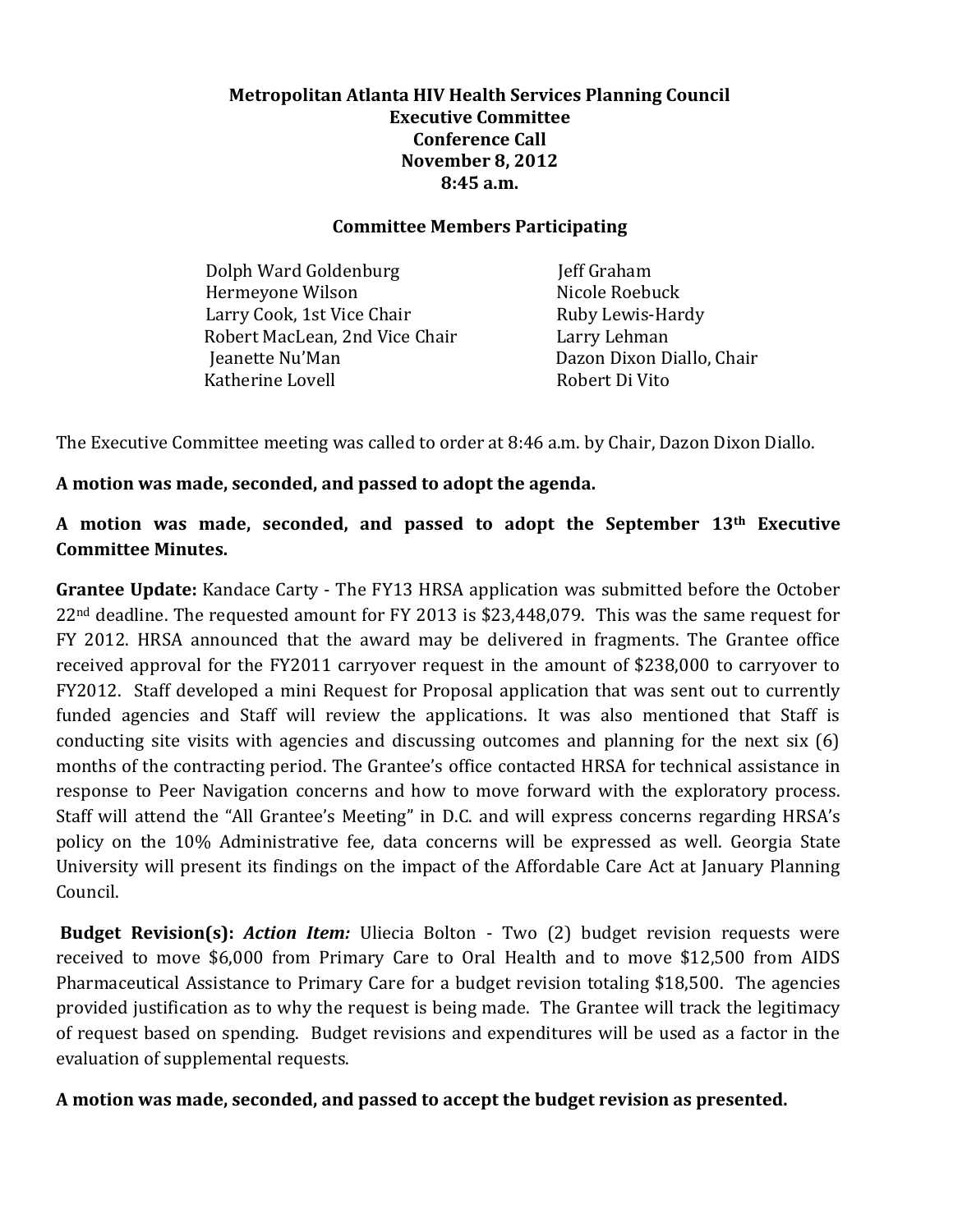**Executive Committee November 8, 2012 Page 2** 

### **Committee Update:**

**Assessment Committee:** Jeanette Nu'Man - No Report

**Comprehensive Planning Committee:** Katherine Lovell - The Comprehensive Planning Committee will meet on Wednesday, November 14th at Grady IDP, room 354 from 9:30 a.m. - 11:30 a.m. For the remainder of the year the Committee will meet every other month. The Committee expressed its concern that Committees have not completed their workplan and are on task with their plans.

The January 10<sup>th</sup> Executive Committee meeting will be a joint meeting with Committee Chairs and Co-chairs to review the Comprehensive Plan and to ensure that all Committees are on task with the assignments of the Comprehensive Plan.

**Council Procedures Committee:** Larry Lehman - The Committee is waiting on information from the Grantee's office to submit to the Attorney.

**Evaluations Committee:** Ruby Lewis Hardy- All new members are encouraged to attend the Planning Council Membership Orientation.

**HOPWA Committee:** Dolph Ward Goldenburg - The HOPWA Committee met on Friday, October 5th at AID Gwinnett and is working on a Training Program for Consumers.

**Membership Committee:** Hermeyone Wilson - The Membership Committee will meet on Friday, December 7th to host the new Membership Orientation from 9:00 a.m. - 2:00 p.m. at the Loudermilk Center. All Committee Chairs and Co-chairs have been invited to attend.

**Public Policy Committee:** Jeff Graham - The Public Policy Committee will meet on Wednesday, November 14th to develop Standard Operating Procedures and start working on the work plan for the year. Also noted, there will be an 8% cut in Congress budget that will not affect Ryan White funds. Ryan White will be reauthorized in 2013.

**Priorities Committee:** Robert Di Vito **–** No Report

**Quality Management:** Nicole Roebuck **-** The Quality Management Committee met on Thursday, October 5th with Brandi Williams from the State of Georgia Department of Public Health in attendance. The Committee will publish the next QM newsletter in January; the Statewide Client Satisfaction Survey was delayed due to technical difficulty, but will go live in January; the Committee is working on their work plan; and the next Committee meeting will be held on Thursday, December 6<sup>th</sup> where Veronica Hartwell will present information on the Fulton County